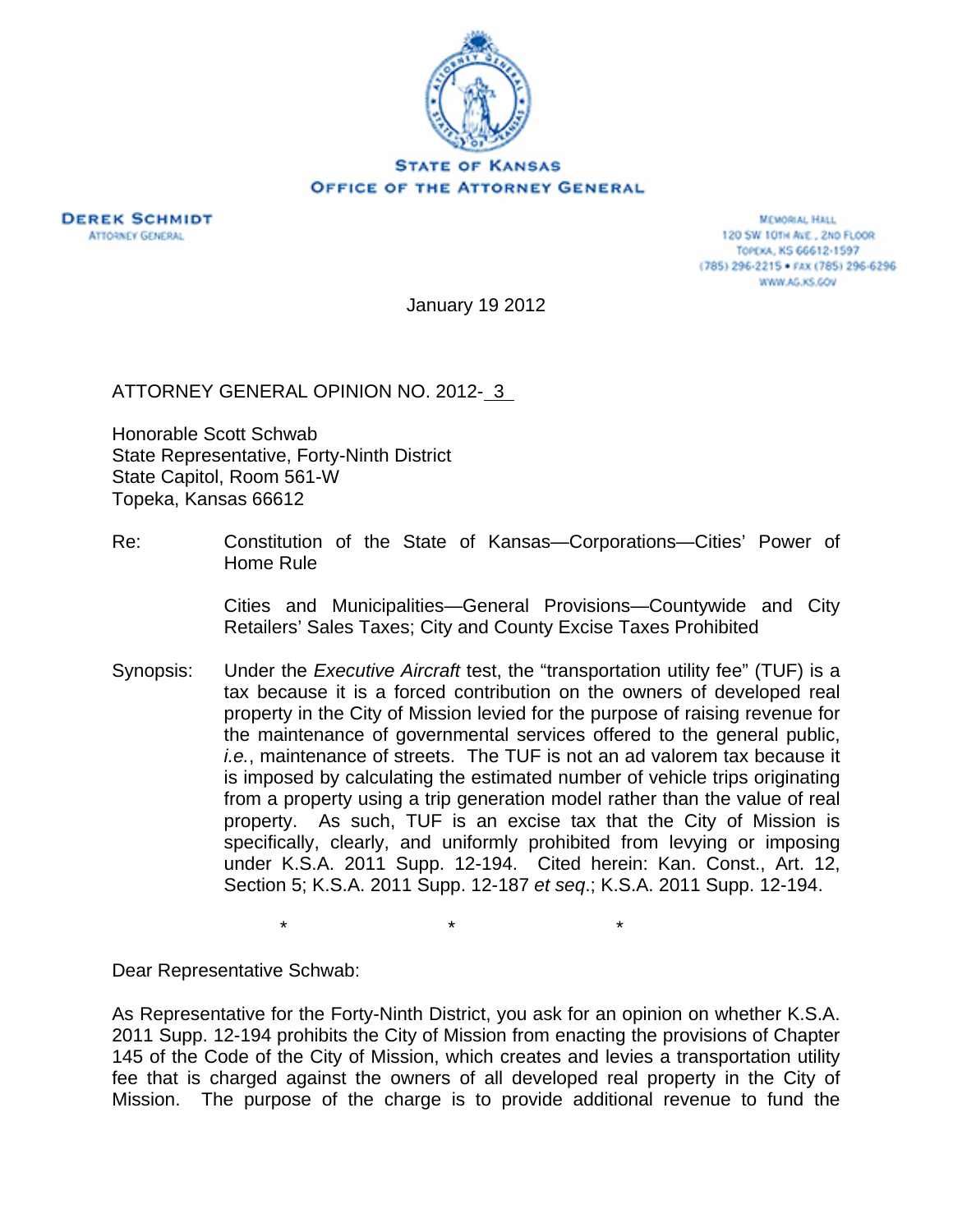maintenance of the city's streets. In other words, you are requesting an opinion on whether the transportation utility fee is an excise tax prohibited by the provisions of K.S.A. 2011 Supp. 12-194 or a fee that would not be precluded by the provisions of K.S.A. 2011 Supp. 12-194.

The City of Mission, Kansas is chartered under Kansas statute as a city of the second class.<sup>1</sup> On August 18, 2010, the Mission City Council adopted Ordinance No. 1332 to establish a Transportation Utility Fee  $(TUF)^2$  The TUF is billed to the owners of all developed real property in the city and is collected annually with ad valorem real estate taxes. $3$  The TUF, according to the Ordinance, is based upon "the direct and indirect use of or benefit derived from the use of public streets, bicycle lanes and sidewalks generated by the developed property."<sup>4</sup> Generally, the TUF is calculated by estimating the average number of vehicle trips generated by a property.<sup>5</sup>

The proceeds of the TUF assessments are allocated by the City to a dedicated  $6$ "Transportation Fund,"<sup>7</sup> and are to be used for "Transportation System Maintenance Items"<sup>8</sup> which includes but is not limited to surfacing and resurfacing, curb and gutter maintenance and repair, bridge maintenance and repair, sidewalk maintenance and repair, trail maintenance and repair, transit facility maintenance and repair, bicycle lane maintenance and repair, landscape enhancements along the rights-of-way, street tree replacement and street lighting.<sup>9</sup>

With these facts in mind, we turn to your question on whether the TUF is an excise tax prohibited under K.S.A. 2011 Supp. 12-194 or a fee as it is named.<sup>10</sup>

## Test to Distinguish a Tax from a Fee

In Kansas, the test to distinguish a tax and a fee was outlined by the Kansas Supreme Court in *Executive Aircraft Consulting v. City of Newton*. 11 In that opinion, the Court clarified the distinction between a tax and a fee as follows:

A tax is a forced contribution to raise revenue for the maintenance of governmental services offered to the general public. In contrast, a fee is paid in exchange for a special service, benefit, or privilege not

 $\overline{a}$ 

<sup>&</sup>lt;sup>1</sup>Mission, Kansas Charter Ordinance No. 1 (October 10, 1962); Mission, Kansas Charter Ordinance No. 2

<sup>(</sup>September 25, 1968). 2 Mission, Kansas Charter Ordinance No. 1332 (August 18, 2010).

 $^3$ Mission, Kansas, Municipal Code § 145.090 (2010).

<sup>4</sup> Mission, Kansas, Municipal Code § 145.070 (2010).

 $5$ Mission, Kansas, Municipal Code § 145.080 (2010).

 $6$ Mission, Kansas, Municipal Code § 145.020 (2010).

 $^7$ Mission, Kansas, Municipal Code § 145.060 (2010).

 ${}^{8}$ Mission, Kansas, Municipal Code § 145.020 (2010).

 $9$ ld.

<sup>&</sup>lt;sup>10</sup> The term used in naming the charge is not always controlling, as it is sometimes used loosely and indiscriminately, and so the language of the ordinance must be reviewed to determine the legislative purpose. *Duff. v. Garden City*, 122 Kan. 391, 393 (1927).<br><sup>11</sup>252 Kan. 421 (1993).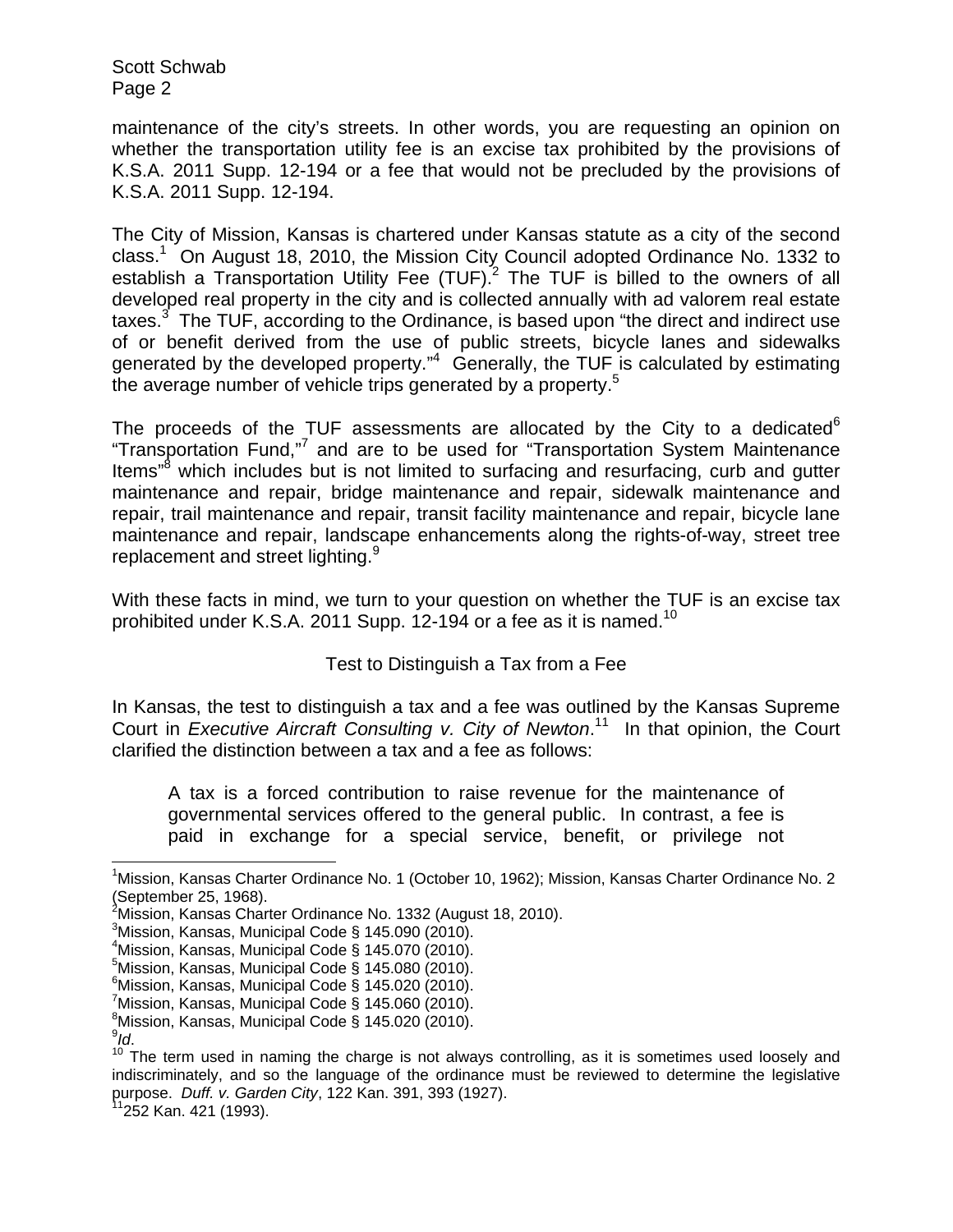automatically conferred upon the general public. A fee is not a revenue measure, but a means of compensating the government for the cost of offering and regulating the special service, benefit, or privilege. Payment of a fee is voluntary--an individual can avoid the charge by choosing not to take advantage of the service, benefit, or privilege offered.<sup>12</sup>

## Tax or Fee Analysis

Under the *Executive Aircraft* test, a tax is a forced contribution to raise revenue for the maintenance of governmental services offered to the general public.

The TUF is a forced contribution. The Ordinance requires owners of developed real property in the City of Mission to pay the TUF.<sup>13</sup> Although the Ordinance provides for an administrative appeal, the appeal is limited to challenges to the City Administrator's interpretation of all terms, provisions, and requirements of the Ordinance and to determine the appropriate charges.<sup>14</sup> In other words, a property owner can appeal the land use classification and request a change in the classification, but the Ordinance does not authorize the City Administrator to waive the levying or collection of the TUF.<sup>15</sup>

Additionally, the manner in which the transportation utility fee is billed and collected on an annual basis with ad valorem real estate taxes provides strong support to conclude the TUF is a forced contribution.<sup>16</sup> The City of Mission is authorized by the Transportation Utility Fee Manual created by the City Administrator to utilize a collection procedure that allows it to charge late fees for past due amounts and to place a lien on the property for unpaid amounts due under the transportation utility fee ordinance.<sup>17</sup> With a fee, the refusal to pay or the tardiness of payment results in the loss of the service, benefit, or privilege until the fee is paid. It does not result in the institution of collection proceedings.

The TUF is created as an additional source of revenue for the maintenance of governmental services, *i.e.*, maintenance of public streets in the City of Mission.18 In its

 $\overline{a}$ <sup>12</sup>*Id*. at 427. In *National Cable Television Association, Inc. v. United States*, the United States Supreme Court created a test to distinguish between a tax and a fee. In *National Cable*, the Independent Offices Appropriation Act (Act) authorized federal agencies to impose fees for agency services. A fee would be imposed based upon a determination of "direct and indirect cost to the Government, value to the recipient, public policy or interest served, and other pertinent facts." Pursuant to the Act, the Federal Communication Commission imposed a fee upon community antenna television systems. National Cable, a trade association, moved to set aside the fee. The Supreme Court remanded the case, holding that "value to the recipient" is the appropriate determination in assessing a fee because, unlike a tax, a fee "presumably, bestows a benefit on the applicant, not shared by other members of society." "Taxation,"<br>according to the U.S. Supreme Court, "is a legislative function."

<sup>&</sup>lt;sup>13</sup>Mission, Kansas, Municipal Code § 145.070 (2010).<br><sup>14</sup>Mission, Kansas, Municipal Code §§ 145.100 and 145.110 (2010).<br><sup>15</sup>See Id.<br><sup>16</sup>Mission, Kansas, Municipal Code § 145.090 (2010).<br><sup>17</sup>Mission, Kansas, Transportatio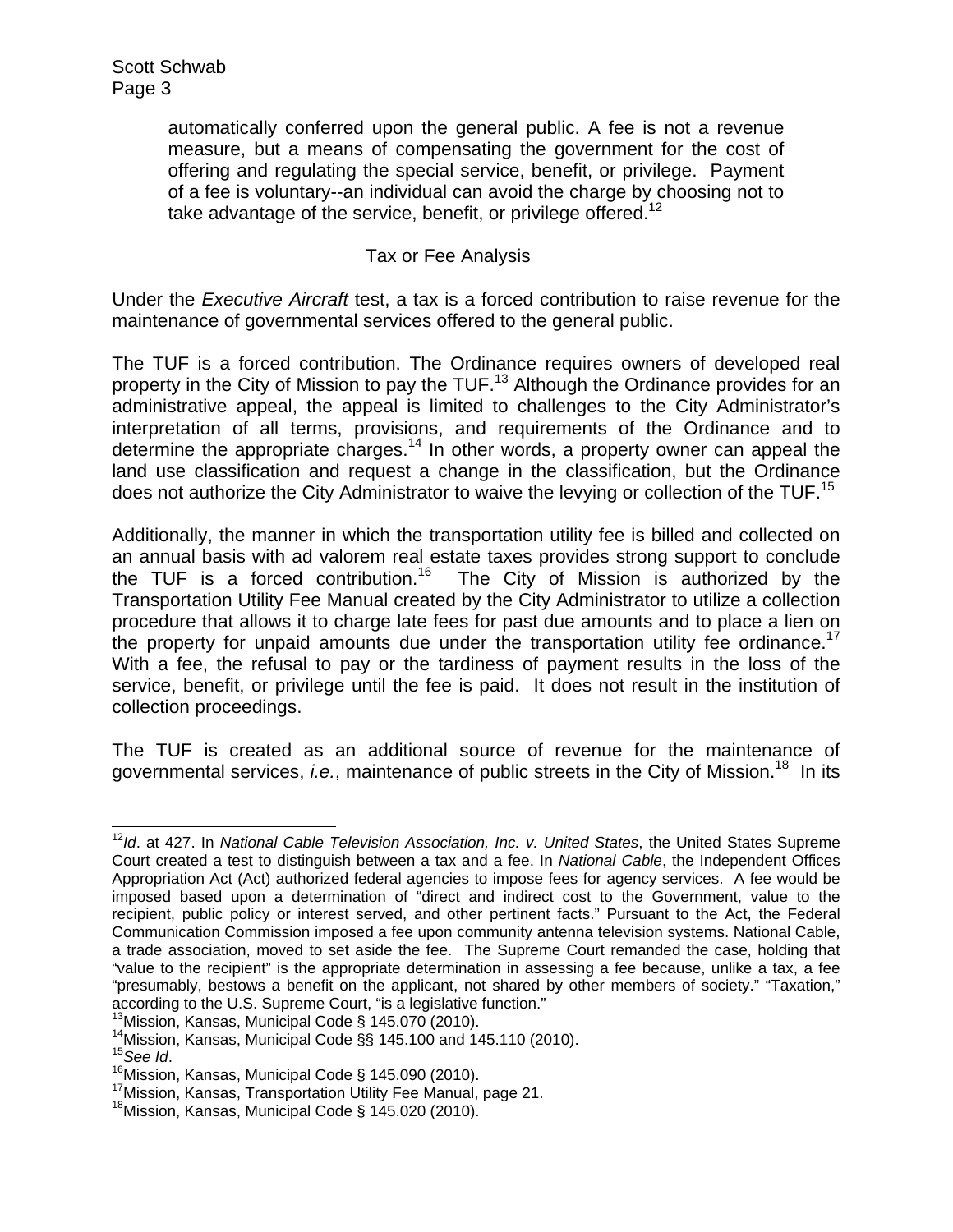legislative history section of the Ordinance,<sup>19</sup> the City stated it historically has not had a dedicated funding source for transportation related improvements.<sup>20</sup> These items were paid for by special highway funding and by the County Assistance Road System (CARS) sponsored by Johnson County, Kansas.21 The monies collected from the TUF, however, are intended to be a source of funding for these transportation related improvements as the funds are dedicated, pursuant to the Ordinance, to "Transportation System Maintenance Items."<sup>22</sup>

Even though the City of Mission considers the maintenance of its streets to be a "proprietary function,"<sup>23</sup> the Kansas Supreme Court held that a city, being duty bound to maintain its streets in reasonable repair for public use, is engaged in a governmental function in the process of their repair and improvement.<sup>24</sup> The public streets are utilized not only by the owners of real property located within the boundaries of the City of Mission, but also by city inhabitants who do not own developed real property and members of the general public who visit or pass through the City of Mission for various business or personal reasons. It is clear that the maintenance of city streets is a government function undertaken for the benefit of the general public as opposed to bestowing a benefit on an identified group that is not shared by other members of society.

We conclude the TUF is a tax, rather than a fee, because it meets the test set out in *Executive Aircraft*. Having concluded the TUF is a tax, we do not need to engage in the analysis of whether the TUF is a fee. The test for whether the charge is a fee is in direct contrast to a tax—a fee is voluntary whereas a tax is not; a fee is not a revenue measure whereas a tax is; and a fee is assessed to an identified group which obtains the benefit of the fee whereas a tax is levied on the public. As discussed previously, none of the test factors for a fee are applicable in the case of the TUF.

## Excise Tax Analysis

It is well settled in Kansas that the power to levy taxes is inherent in the power to govern, but the exercise of that power is dependent upon the existence of legislation designating the kinds of property to be taxed. Nothing is taxable unless clearly within the grant of the power to tax.  $25$ 

Although cities have home rule authority "to determine their local affairs and government" granted by the Constitution of the State of Kansas, $26$  the State can

 $19/19$ .

<sup>&</sup>lt;sup>20</sup>ld.<br><sup>21</sup>ld.<br><sup>22</sup>ld.<br><sup>24</sup> See Foster v. Capital Gas & Electric Co, 125 Kan. 574 (1928).<br><sup>24</sup> See Foster v. Capital Gas & Electric Co, 125 Kan. 574 (1928).<br><sup>25</sup> Robbins-Leavenworth Floor Covering, Inc. v. Leavenworth Nat (1981).

 $^{26}$ Kan. Const., Art. 12, Section 5(b).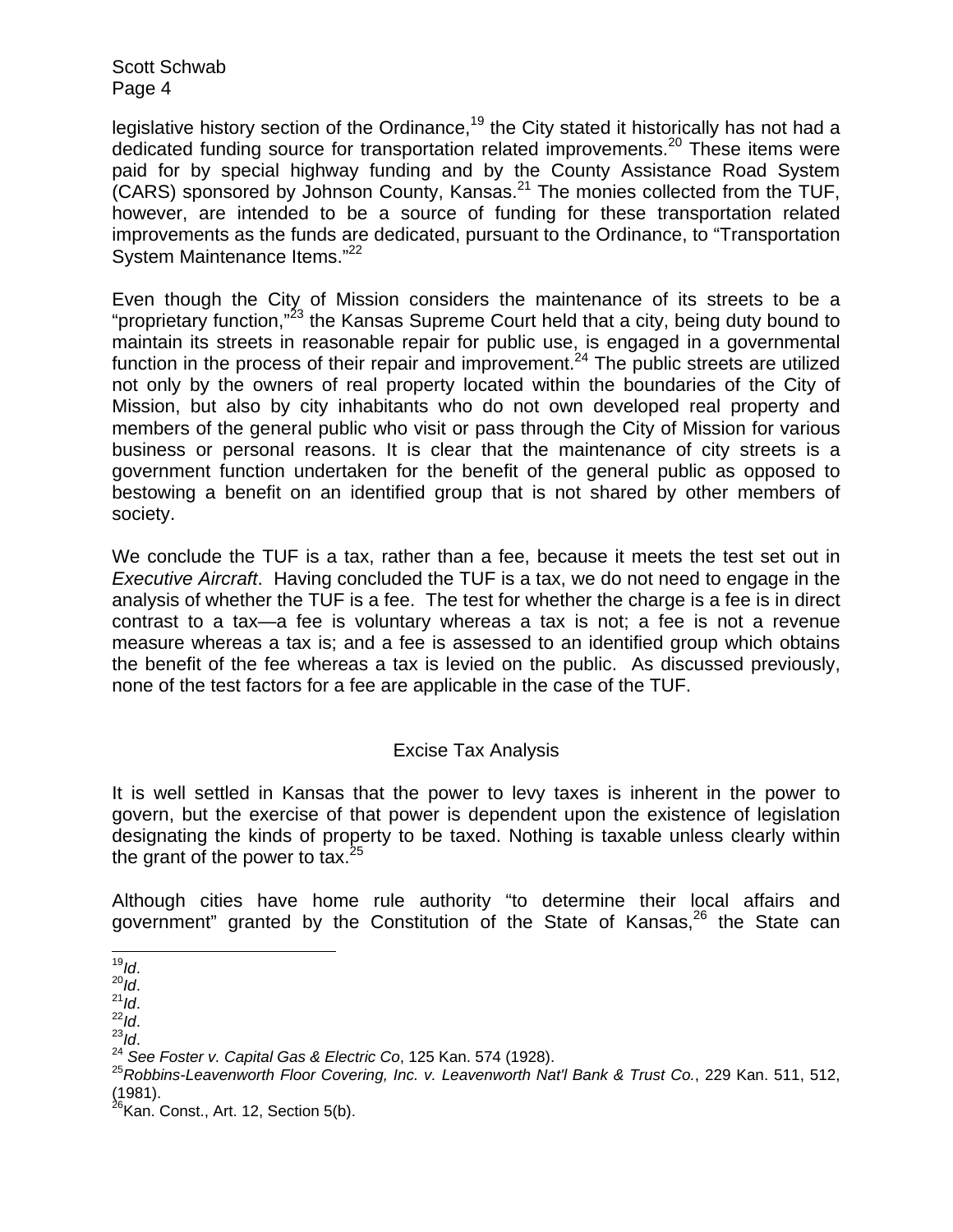preempt cities (and counties) from acting in a particular area by clearly preempting local legislation.<sup>27</sup> One of the ways of doing so is by enacting a uniform law:

The legislature with some frequency has preempted home rule by passage of uniform laws that also contain preemptive language. Some uniform laws, however, do not need to contain any preemptive language because, by simply prohibiting actions like the levying of certain types of tax or the licensure or regulation of certain activities, they expressly forbid local action in the area. $^{28}$ 

K.S.A. 2011 Supp. 12-194 is part of a uniform law pertaining to local retailers' sales  $\text{tax}^{29}$  which specifically and clearly provides, subject to exceptions that do not apply here, "no city or county shall levy or impose an *excise tax or a tax* in the nature of an excise, other than a retailers' sales tax and a compensating use tax.... $n^{30}$  Therefore, if the TUF is an excise tax or a tax in the nature of an excise, the City of Mission is preempted from using its home rule authority to enact or enforce this tax.

Black's Law Dictionary defines an excise tax as "a tax imposed on the manufacture, sale, or use of goods (such as a cigarette tax), or on an occupation or activity (such as a license tax or an attorney occupation fee)."<sup>31</sup> The term "excise tax" means and includes "practically any tax that is not an ad valorem tax." $32$  "An ad valorem tax is tax imposed on the basis of the value of the article or thing being taxed. An excise tax is a tax imposed on the performance of an act, the engaging in an occupation or the enjoyment of a privilege."<sup>33</sup>

We already have concluded the TUF is a tax. The facts prove the TUF is not imposed based on the value of real property, but rather is imposed by calculating the estimated number of vehicle trips originating from a property using a trip generation model.<sup>34</sup> Since the TUF does not use value of real property as the basis of its imposition, it cannot be an ad valorem tax and instead must be an excise tax or a tax in the nature of an excise. The TUF is imposed on the performance of an act or the enjoyment of a privilege which is either the act or privilege of owning real property within the boundaries of the City of Mission. As a result, the owner of every developed real property in the

 $\overline{\phantom{a}}$ 

<sup>27</sup>*Zimmerman v. Board of County Comm'r*, 218 P.3d. 400 (2009) (Court rejects argument that state law preemption of a particular field can be implied, preemption must be expressed by clear statement in the law); *See also* Attorney General Opinion 2010-07.<br><sup>28</sup>Heim, *Home Rule: A Primer*, 74 J. Kan. Bar Ass'n 26, 31-32 (2005); Heim, *Home Rule Power for Cities i* 

*and Counties*, 66 J. Kan. Bar Ass'n 26, 35 (1997). *See also McCarthy v. City of Leawood*, 257 Kan. 566, 570 (1995) (Cities are specifically and clearly prohibited from passing any ordinance enacting a tax, excise, fee, charge or other exaction when the levying of that tax, fee, charge or other exaction has been limited or prohibited by a statute passed by the Kansas Legislature which is applicable uniformly to all cities of the same class).<br> $^{29}$ K.S.A. 12-187 *et seq.* 

<sup>&</sup>lt;sup>30</sup> Emphasis added.<br><sup>31</sup>Black's Law Dictionary (9th ed. 2009).<br><sup>32</sup>Callaway v. City of Overland Park, 211 Kan. 646, 651 (1973).<br><sup>33</sup>ld.<br><sup>34</sup>Mission, Kansas, Municipal Code § 145.020 (2010).